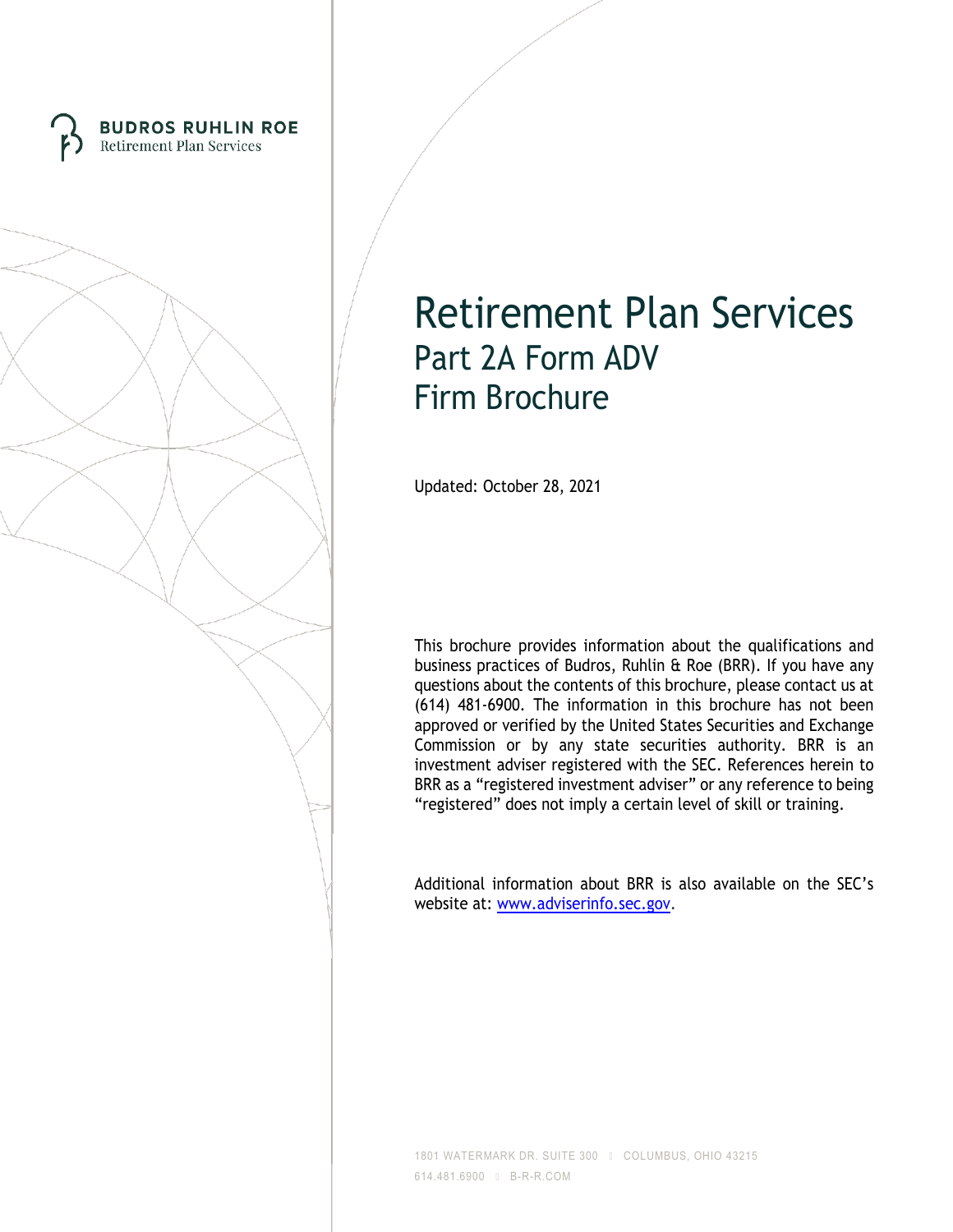

# **Material Changes**

Since the last Annual Amendment of this Disclosure Brochure in March, 2021, there have been the following material changes:

- Item 4 (Advisory Business) has been revised relative to ownership of BRR. On October 1, 2021 CI Financial Corp., ("CI") (TSX: CIX; NYSE: CIXX) through its wholly-owned subsidiary of CI US Holding Inc. completed its acquisition of Budros, Ruhlin & Roe, Inc. BRR is now a wholly owned subsidiary of CI.
- Item 10 ( Other Financial Industry Activities and Affiliations) has been amended to include the following: As a subsidiary of CI, BRR has many affiliated financial entities regulated by domestic and foreign regulators. However, no potential or actual conflicts of interest currently exist related to the advisory services provided to BRR clients.
- Item 12 (Brokerage Practices) has been revised regarding being independently owned and operated along with adding detail related to our affiliation with CI.

BRR's last annual update to Part 2A of Form ADV was made on March 30, 2020. Since that last annual amendment filing, there have been no material changes to this Brochure.

# **Table of Contents**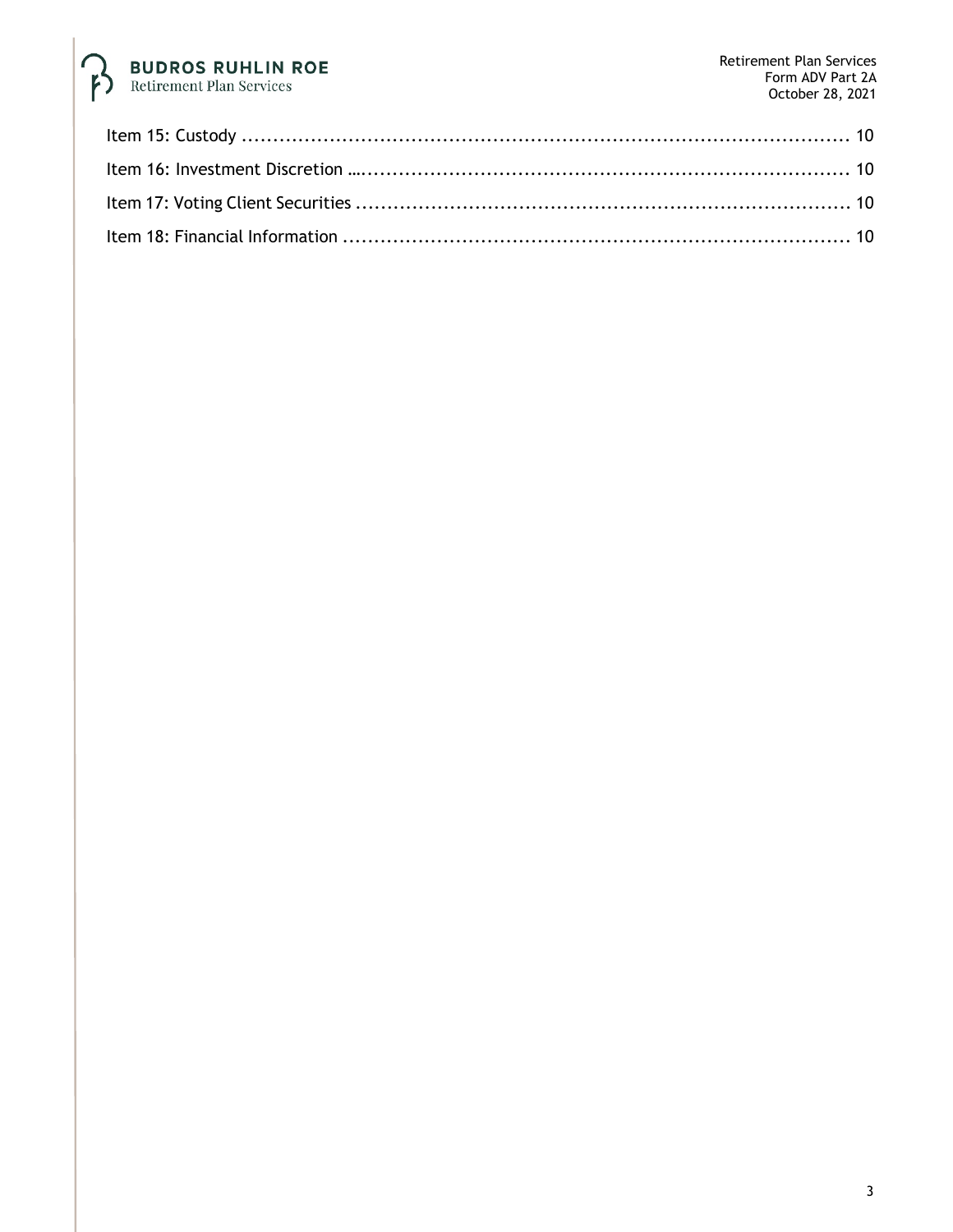## **Advisory Business**

Budros, Ruhlin & Roe ("BRR") is a fee-only, wealth management firm, founded in 1979. Effective October 1, 2021, BRR became a wholly-owned subsidiary of CI US Holdings, Inc., which is wholly owned by CI Financial Corp., a publicly held independent asset and wealth management company based in Canada.

As of December 31, 2020, BRR managed \$3,019,512,614 of client assets; \$2,902,800,274 on a discretionary basis and \$116,712,340 on a non-discretionary basis. These amounts do not reflect assets under advisement in which BRR provides only investment advice, not execution, including certain individually held accounts as well as certain ERISA plans under Retirement Plan Services. BRR has four service offerings: 1) Wealth Management Services; 2) Investment Management Services; 3) Retirement Plan Services; and 4) GROW with BRR. For further information regarding BRR's offerings, please see the offering specific brochure.

#### Retirement Plan Services

BRR provides advisory services to both Defined Contribution plans and Defined Benefit plans. For Defined Benefit plans, BRR provides investment management services in accordance with our investment management services offering and such services are provided by our investment or wealth management teams. For Defined Contribution plans, BRR's Retirement Plan Services (RPS) team provides all of the services described below with respect to the plan and the plan sponsor.

For Defined Contribution Plans: BRR's Retirement Plan Services assist plan sponsors with managing and designing their company's retirement plans. BRR's Retirement Plan Services provides investment management services to Defined Benefit plans. For Defined Contribution Plans (401(k), Multiple Employer Plan (MEP) 401(k), 403(b), etc.), BRR acts as a Co-fiduciary, along with plan trustees to provide for the best interest of the plan and its participants, by serving as an ERISA 3(21) fiduciary.

Generally, the firm's services to Defined Contribution Plans consist of assisting employer plan sponsors in establishing, monitoring, and reviewing their company's participant-directed retirement plan. As the needs of the plan sponsor dictate, areas of advising could include investment options, plan structure, and participant education.

RPS offers the following support:

- Fiduciary guidance BRR will assist by helping plan sponsors recognize and understand their responsibilities as fiduciaries of their plan(s). The objective is to educate about the multi-faceted components of being a fiduciary and condensing the fundamental principles into specific actions. This guidance reaches beyond working with only plan sponsors and includes engaging with any employees that may be working on the plan's administrative duties. Because there is no single defined fiduciary process suitable for every situation our goal is to serve as a co-fiduciary and help plan fiduciaries establish procedures to meet their objectives and then operate within procedural guidelines. BRR's guidance is not intended to replace the advice of ERISA legal counsel.
- Plan Investments BRR will work with the Plan sponsor in evaluating existing asset classes offered and the suitability of the funds that represent a given asset class, reviewing any existing fund monitoring policies and procedures, and recommending appropriate changes accessible on the plan's platform.
- Investment Policy Statement creation BRR will assist in the development of an investment policy statement that summarizes: the objective of the plan, the duties of the sponsor and service providers, the asset classes and subsequent funds offered in the plan, and the process for monitoring the investments offered in the plan (excluding any investments held in self-directed brokerage if the feature be offered).
- Service providers evaluation BRR will work with the plan sponsor in the evaluation of all plan service providers and assist in the search and selection process for new providers should it be deemed necessary.
- Participant education BRR will work with the plan sponsor to inform and educate both eligible and notyet-eligible employees about the numerous advantages of participating in a defined-contribution retirement plan, the plan features, the fundamentals of investing, and other topics that can enhance and employees retirement experience.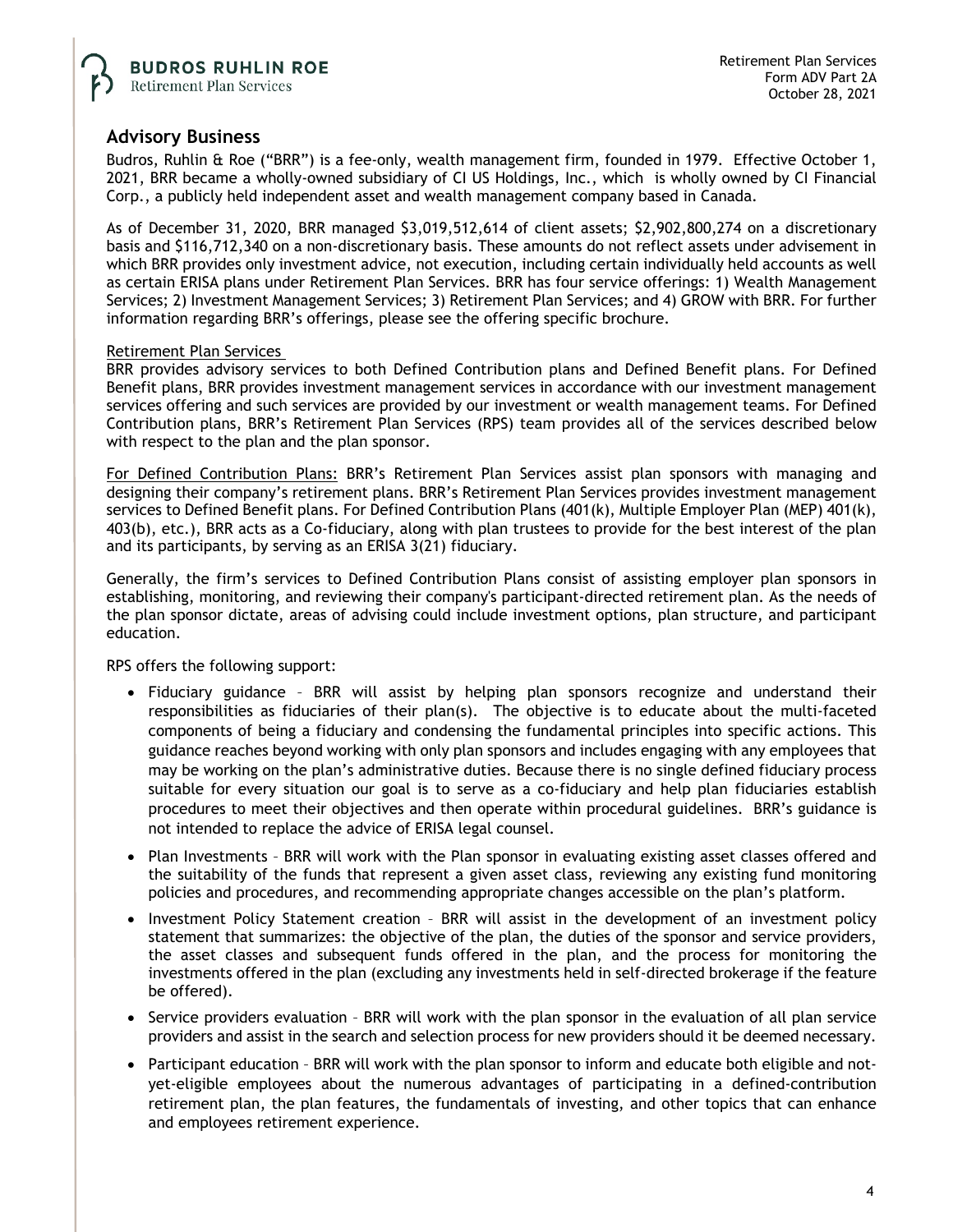In providing services for Defined Contribution plans, BRR does not provide any advisory services with respect to the following types of assets: employer securities, real estate (excluding real estate funds and publicly traded REITs), participant loans, non-publicly traded securities or assets, other illiquid investments, or brokerage window programs.

For Defined Benefit Plans: BRR's investment management services for Defined Benefit Plans includes working with each client to establish an appropriate investment risk/return profile. Clients typically choose from among seven (7) different portfolio strategies ranging from more conservative strategies to more aggressive strategies. BRR typically manages each portfolio strategy on a discretionary basis. Each portfolio is managed in accordance with a written investment policy statement, which can impose reasonable restrictions on BRR's discretionary management.

Clients who determine to engage BRR on a non-discretionary investment advisory basis **must be willing to accept** that BRR cannot affect any account transactions without obtaining prior consent to such transaction(s) from the client. Thus, in the event that BRR would like to execute a transaction for a client's account (including in the event of an individual holding or general market correction), and the client is unavailable, BRR will be unable to effect the account transaction(s) (as it would for its discretionary clients) without first obtaining the client's verbal consent.

In performing any of these services, BRR shall not be required to verify any information received from the client or from the client's other professionals and is expressly authorized to rely thereon. Moreover, each client is advised that it remains his/her responsibility to promptly notify BRR if there is ever any change in their financial situation or investment objectives for the purpose of reviewing, evaluating or revising BRR's previous recommendations and/or services.

A copy of BRR's written Brochure as set forth on Part 2A of Form ADV shall be provided to each client before, or contemporaneously with, the execution of a services agreement. The Brochure provided shall correspond to the services rendered to that particular client.

#### **Fees and Compensation**

BRR has separate fee schedules for each of its service offerings. For further information on the fees and services of other BRR service offerings, please see the offering specific brochures: Wealth Management & Investment Management; or GROW with BRR.

Retirement Plan Services Fees: RPS fees are negotiable and will vary among different clients. Variable fees will range from 0.10% to 0.75% of plan assets. Factors that may be considered in determining the fee include the scope of services to be provided, the number of plan participants, the number of participant workplaces, the geographical location(s) of participant workplaces, and other objective and subjective factors. As a result of these factors, similarly situated clients could pay diverse fees, and the services similar to those to be provided by BRR to any particular plan could be available from other advisors at lower fees. All current and prospective plan clients should be guided accordingly.

RPS clients are subject to a minimum quarterly fee of \$1,250.00. A client's Retirement Plan Services Agreement will provide information as to fees in the event that the calculated fee is less than the minimum quarterly fee. In certain instances, depending on the client's needs and the services to be performed by BRR, a different fee schedule may be negotiated with a client. Each client's specific fee schedule, including minimum amount provisions, will be outlined in their Services Agreement.

BRR calculates Plan investment management and/or advisory fees quarterly. Defined Benefit and Defined Contribution plan advisory fees are based on the asset values at the beginning of the quarterly billing period. Invoices are created quarterly. RPS advisory fees for Defined Contribution plans are payable in arrears. For Defined Benefit plans, investment management fees are payable in advance, however, are not required to be prepaid six (6) months or more in advance.

The RPS Advisory Agreement between BRR and the client will continue in effect until terminated by either party by written notice in accordance with the terms of such Agreement. Upon termination, BRR shall prorate the advisory fee, if any, based upon the number of days that services were provided during the quarterly billing period or until an agreed upon termination date. Clients have the option to either authorize BRR to deduct fees automatically from their plan accounts, or clients may request to have BRR invoices be paid by check.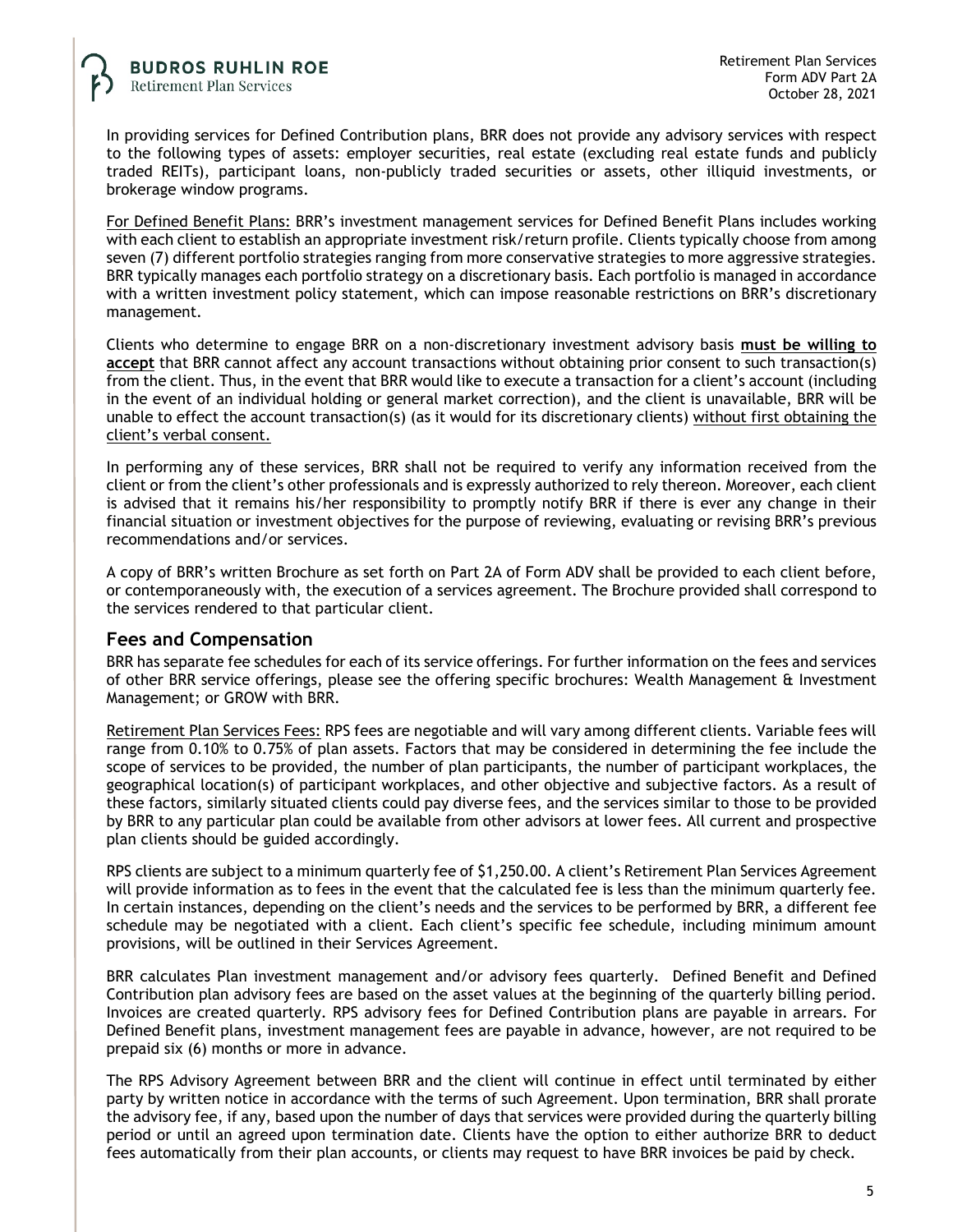As discussed below, unless the client directs otherwise or an individual client's circumstances require, BRR shall generally recommend that Charles Schwab & Co., Inc. ("Schwab") serve as the broker-dealer and custodian for client investment assets. Broker-dealers such as Schwab charge brokerage commissions and/or transaction fees for affecting certain securities transactions (i.e. transaction fees are charged for certain noload mutual funds, commissions are charged for individual equity and fixed income securities transactions). In addition to BRR's fee, clients may also incur brokerage commissions and/or transaction fees, relative to mutual funds and exchange traded funds, charges imposed at the fund or manager level (e.g. management fees and other fund expenses).

### **Performance Based Fees and Side-by-Side Management**

BRR does not charge any performance-based fees. Some investment advisors experience conflicts of interest in connection with the side-by-side management of accounts with different fee structures. However, these conflicts of interest are not applicable to BRR.

# **Types of Clients**

BRR provides retirement plan advisory services to 401(k) plans, profit sharing plans, and pension plans as well as other qualified defined contribution plans. For defined benefit plans, BRR provides investment management services.

BRR's Retirement Plan Services minimum account size is generally \$500,000.00. However, BRR may, in its discretion, accept accounts smaller than \$500,000.00.

### **Methods of Analysis, Investment Strategies and Risk of Loss**

For Defined Contribution plans, BRR's RPS advisory team acts as a limited scope ERISA 3(21) fiduciary that can advise, help and assist plan sponsors with their investment decisions on a non-discretionary basis. BRR has a fiduciary duty to act in the best interest of the client. The plan sponsor is still ultimately responsible for the decisions made in their plan, though engaging BRR's RPS Team can help the plan sponsor delegate liability by following a diligent process.

The RPS advisory team can provide the follow fiduciary services:

- Provide non-discretionary investment advice to the client about asset classes and investment alternatives available for the plan in accordance with the Plan's investment policies and objectives. client will make the final decision regarding the initial selection, retention, removal and addition of investment options.
- Assist the client in the development of an Investment Policy Statement ("IPS"). The IPS establishes the investment policies and objectives for the plan. Client shall have the ultimate responsibility and authority to establish such policies and objectives and to adopt and amend the IPS.
- Provide non-discretionary investment advice to the Plan Sponsor with respect to the selection of a qualified default investment alternative for participants who are automatically enrolled in the plan or who have otherwise failed to make investment elections.
- Assist in monitoring investment options by preparing periodic investment reports that document investment performance, consistency of fund management and conformance to the guidelines set forth in the IPS and make recommendations to maintain, remove or replace investment options.

RPS will meet with clients on a periodic basis to discuss the reports and the investment recommendations.

The RPS advisory team can provide the following non-fiduciary services:

• Assist in the education of plan participants about general investment information and the investment alternatives available under the plan. Plan clients understand that RPS's assistance in education of the plan participants shall be consistent with and within the scope of the Department of Labor's definition of investment education (Department of Labor Interpretive Bulletin 96-1). As such, BRR is not providing fiduciary advice as defined by ERISA 3(21)(A)(ii) to the plan participants. Further, RPS will not provide investment advice or specific recommendations to plan participants concerning the appropriateness or suitability of any investment option or combination of investment options within the plan.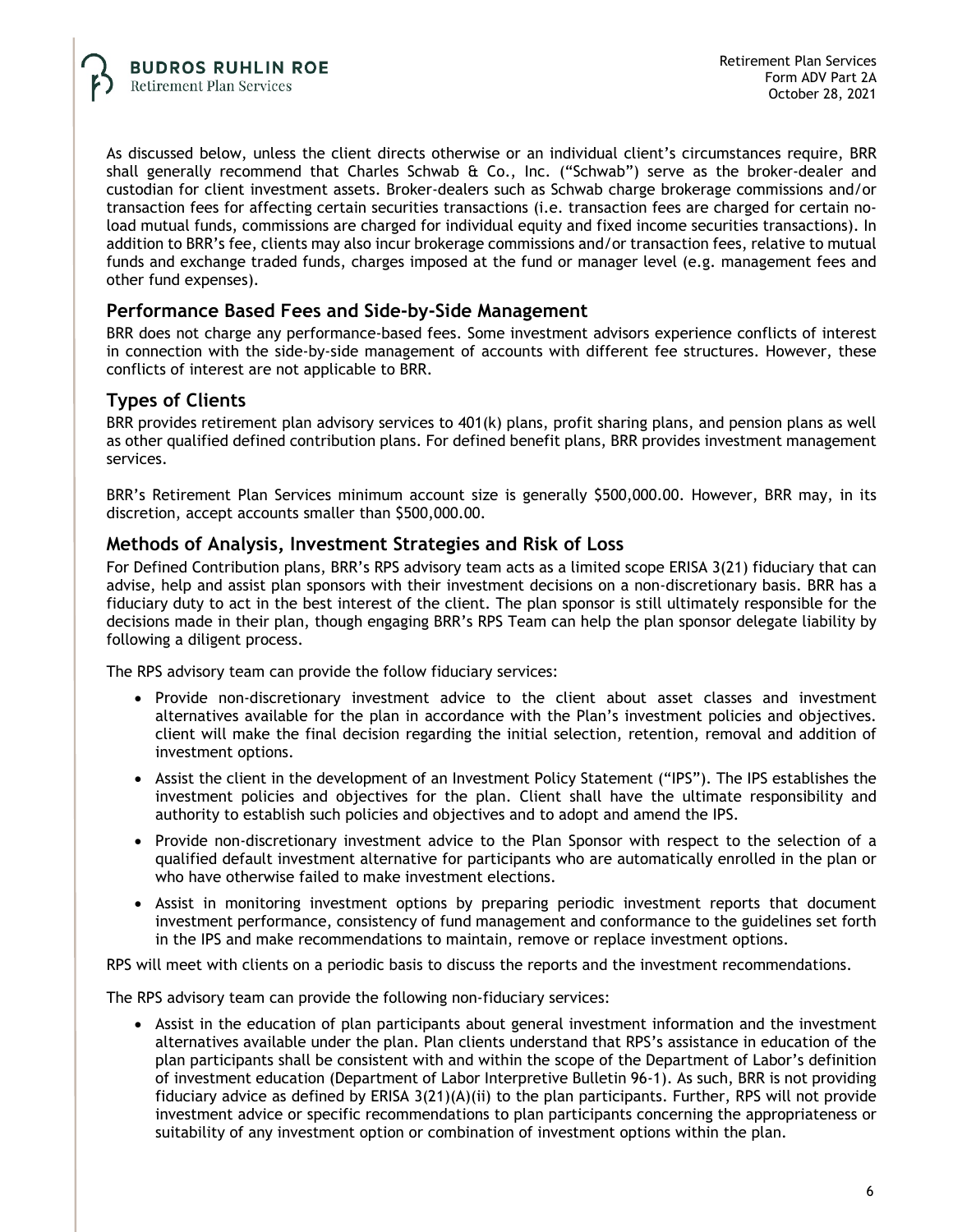• Assist in the group enrollment meetings designed to increase retirement plan participation and financial understanding by the employees.

For Defined Benefit plans, BRR provides investment management services. The firm's investment committee is responsible for setting strategy for all client portfolios. The committee consists of members of the firm's Board of Directors, members of the firm's Executive Team, and members of the Central Portfolio Team. The investment committee is led by the Chief Investment Officer and meets at least quarterly to discuss strategy, client portfolio performance, existing and prospective investments, and asset allocations for portfolios.

BRR's investment process begins with the creation of an investment policy statement for each client portfolio. It is drafted with the input of the client and is based on the client's objectives for the retirement plan. Asset allocation strategies currently includes the following asset classes: domestic equities, international equities, global fixed income, alternative investments, commodities and real estate. Investment vehicles within each asset class can include individual securities, open-end mutual funds, and exchange traded funds (ETFs).

Each asset class to be utilized in a portfolio will have a stated target allocation, but the strategy and investment policy statement will allow for some variation around the targeted allocation. This not only allows for day-today market volatility, but also for BRR to express current views by overweighting and underweighting asset class allocations. Within each asset class, fundamental analysis is prepared and reviewed for all investment securities recommended for client portfolios. This analysis varies depending on the security in question.

For mutual funds and ETFs, the analysis generally includes a review of:

- management team;
- historical risk and return characteristics;
- sector and security exposures;
- marketability and liquidity issues;
- fee structure; and
- any other factors considered relevant.

For stocks and bonds, where BRR is making final purchase or sale decisions, the review may include:

- external research prepared by non-affiliated firms;
- the potential impact of that position on the return of the portfolio; and
- historical and expected performance and volatility.

BRR attempts to educate clients on the risks associated with investments, and the need to have a relatively long-term time horizon when investing in "risk" assets. The firm also educates on the importance of constructing diversified portfolios that allow for investments in companies and governments around the globe.

On a discretionary basis, BRR may engage other fund managers or managers who engage in option writing for which it will not seek client consent.

BRR has a fiduciary duty to provide services consistent with the client's best interest. As part of its investment advisory services, BRR will review client portfolios on an ongoing basis to determine if any changes are necessary. Changes may be based upon various factors, including, but not limited to, investment performance, mutual fund manager tenure, style drift, and/or a change in the client's investment objective. Based upon these factors, there may be extended periods of time when BRR determines that changes to a client's portfolio are neither necessary nor prudent. Of course, as indicated below, there can be no assurance that investment decisions made by BRR will be profitable or equal any specific performance level(s).

Investment Risk. Investing in securities involves risk of loss that clients should be prepared to bear. Different types of investments involve varying degrees of risk, and it should not be assumed that future performance of any specific investment or investment strategy (including the investments and/or investment strategies recommended or undertaken by BRR) will be profitable or equal any specific performance level(s). **Please Note:** Investing in securities involves risk of loss that clients should be prepared to bear.

Mutual Funds. BRR may recommend that clients allocate investment assets to publicly available mutual funds that the client could obtain without engaging BRR as an investment advisor. However, if a client or prospective client determines to access such mutual funds themselves, then the client or prospective client will not receive BRR's initial and ongoing investment advisory services.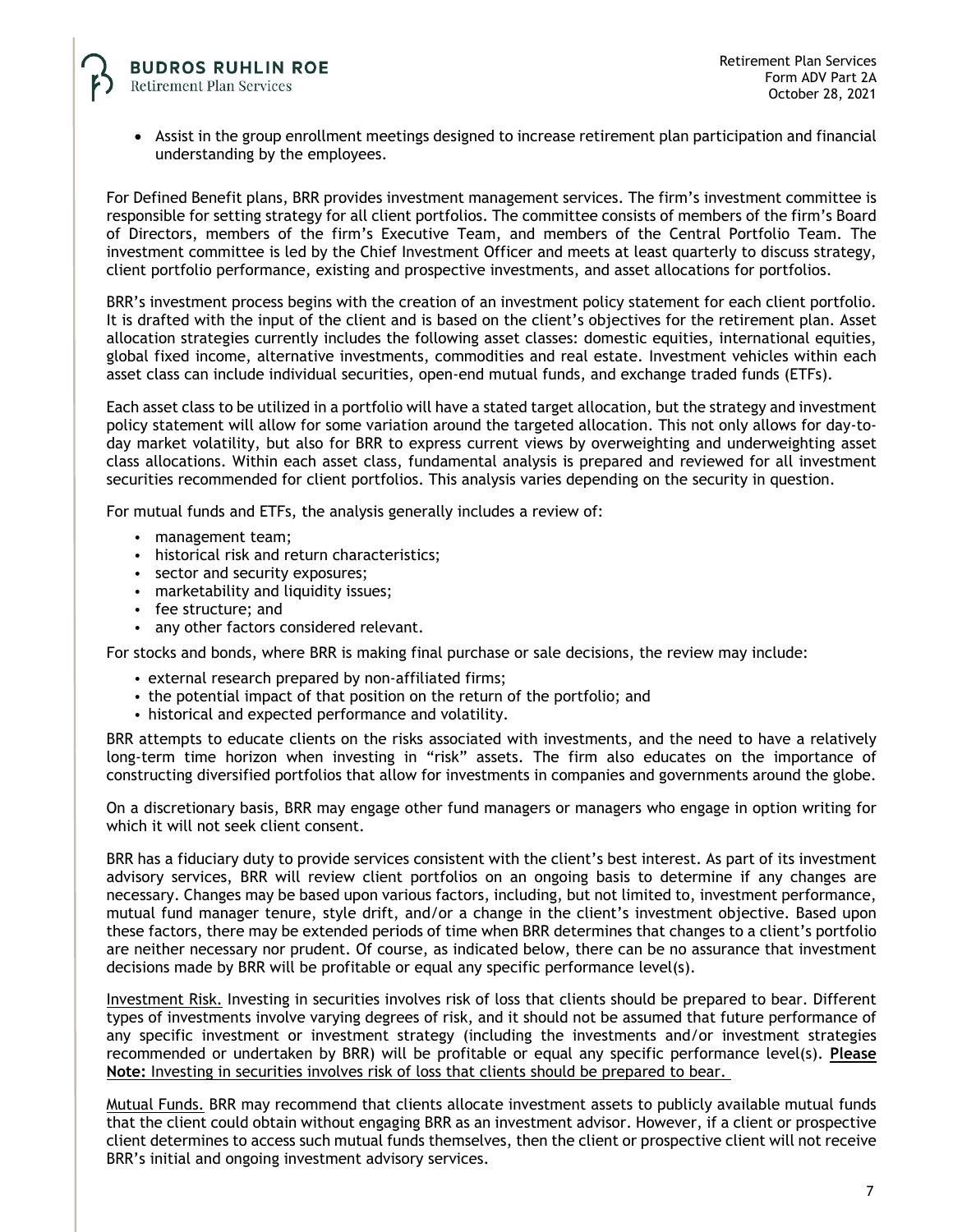Alternatively, BRR may be able to access institutional share classes not typically available to the public (or retail clients). Specifically, mutual funds, issued by Dimensional Fund Advisors ("DFA"), are generally only available through selected registered investment advisors. BRR may allocate client investment assets to DFA mutual funds. Therefore, upon the termination of BRR's services to a client, restrictions regarding transferability and/or additional purchases of, or reallocation among DFA and/or other funds may apply.

### **Disciplinary Information**

Neither BRR nor any of its employees have been involved in any legal or disciplinary events in the past 10 years that would be material to a client's evaluation of the company or its personnel.

### **Other Financial Industry Activities and Affiliations**

Daniel Roe serves on the PIMCO RIA Advisory Board ("The Board"). BRR does currently recommend mutual fund and private investments managed and distributed by, PIMCO. The Board consists of approximately 18 representatives of independent investment advisory firms who have been invited by PIMCO management to participate in meetings and discussions of how PIMCO may better serve their RIA clients. The board serves as a forum for new product ideas as well as a sounding board for PIMCO to learn how to better support the registered investment advisor community. Board members are asked to serve for one three-year term, but the duration can be extended. Daniel Roe's term ended in the Fall of 2017 but has been temporarily extended. Board members enter nondisclosure agreements with PIMCO under which they agree not to disclose confidential information shared with them. Board members are not compensated by PIMCO for their service, but PIMCO does pay for or reimburse Board members' travel, lodging, meals and other incidental expenses incurred in attending Board meetings, expected to be held twice a year. Members receive additional access to key PIMCO investment personnel which may be beneficial in performing due diligence on investment strategies.

As noted in Items 2 and 4, respectively, BRR is wholly owned by CI Financial and its subsidiaries. CI Financial also owns other SEC-registered investment advisers ("CI Affiliates"). CI Financial does not have a role in the day-to-day management of BRR. Each CI Affiliate, including BRR, operates independently of each other. Accordingly, BRR does not have any business dealings, referral arrangements or other reciprocal arrangements with other CI Affiliates. BRR carries out its investment advisory activities, including the exercise of investment discretion and voting rights, independent of other CI Affiliates.

Otherwise, BRR and its employees do not have any relationships or arrangements with other financial services companies that pose material conflicts of interest.

### **Code of Ethics, Participation or Interest in Client Transactions and Personal Trading**

BRR has adopted a written code of ethics that is applicable to all employees. Among other things, the code requires BRR and its employees to act in clients' best interests, abide by all applicable regulations, avoid even the appearance of insider trading, and pre-clear and report on many types of personal securities transactions. BRR's restrictions on personal securities trading apply to employees, as well as employees' family members living in the same household. A copy of BRR's code of ethics is available upon request.

BRR maintains a watch list of securities for which employees must obtain pre-clearance from the Chief Compliance Officer prior to executing personal security transactions in those securities. The Chief Compliance Officer does not grant pre-clearance where it would appear that an employee's trading could disadvantage BRR's clients or have the appearance of insider trading.

BRR does not recommend buys or sells of securities for client accounts, in which any employee of, or any related party of, BRR, has a material financial interest.

BRR, and/or its representatives, may buy or sell securities, at or around the same time, as those same securities are recommended to clients. This practice may create a situation where BRR and/or its representatives are in a position to materially benefit from the sale or purchase of those securities. Therefore, this situation creates a potential conflict of interest. Practices such as "scalping" (i.e., a practice whereby the owner of shares of a security recommends that security for investment and then immediately sells it at a profit upon the rise in the market price which follows the recommendation) could take place if BRR did not have adequate policies in place to detect such activities. In addition, this requirement can help detect insider trading, "front-running" (i.e., personal trades executed prior to those of BRR's clients) and other potentially abusive practices.

BRR has a personal securities transaction policy in place to monitor the personal securities transactions and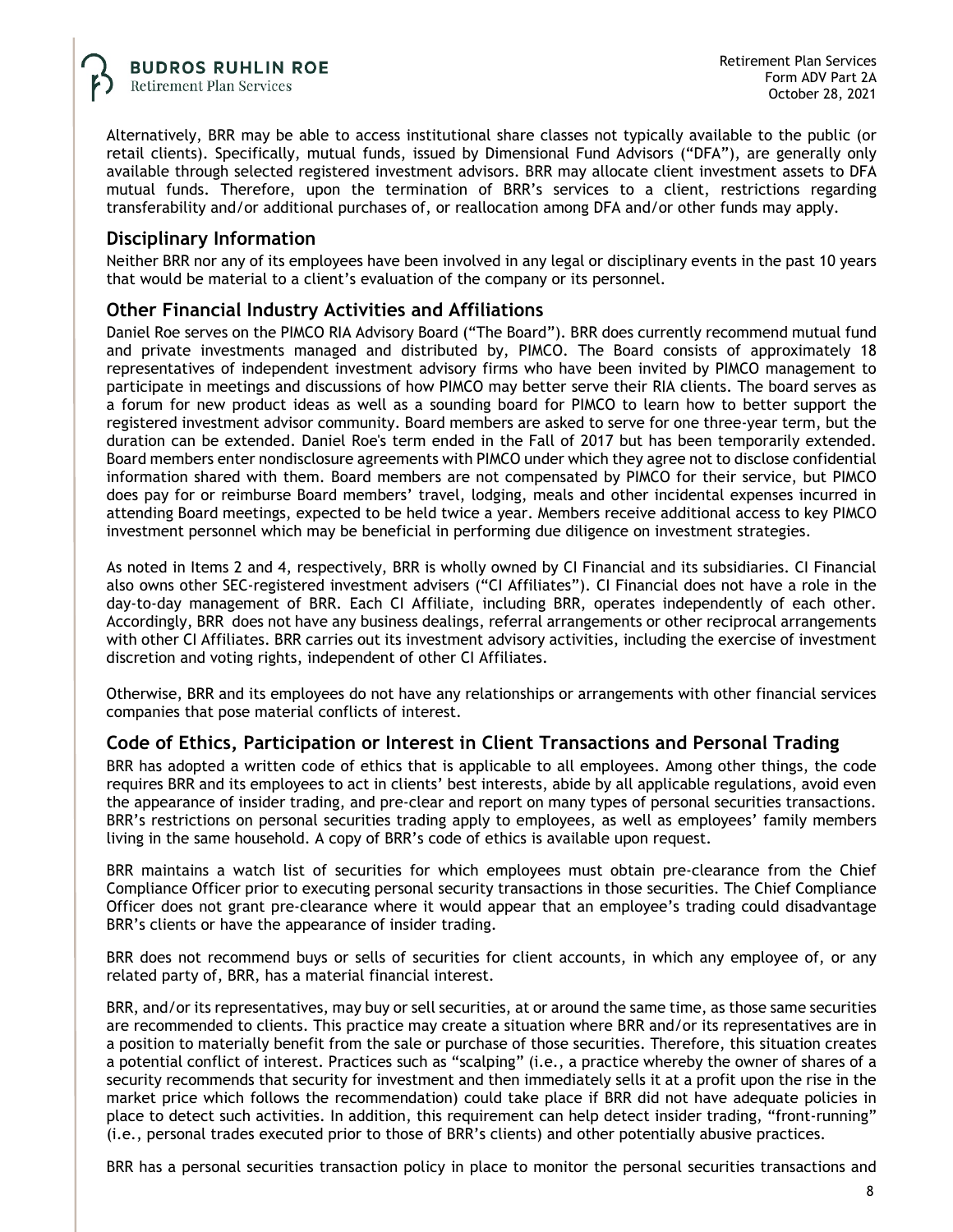securities holdings of each of its "Access Persons". BRR's securities transaction policy requires that an Access Person of BRR must provide the Chief Compliance Officer or his/her designee with a written report of their current securities holdings within ten (10) days after becoming an Access Person. Additionally, each Access Person must provide the Chief Compliance Officer or his/her designee with a written report of the Access Person's current securities holdings at least once each twelve (12) month period thereafter on a date BRR selects.

### **Brokerage Practices**

When serving as an investment manager to a Defined Benefit plan, BRR generally recommends that clients arrange for their assets to be held with Charles Schwab & Co., Inc. ("Schwab"), a FINRA-registered brokerdealer, member SIPC. Although BRR may recommend that clients establish accounts at Schwab, it is the client's decision to custody assets with Schwab by entering into an account agreement directly with Schwab. BRR does not open such accounts for its clients, although it will assist in the preparation of the paperwork. BRR is not affiliated with Schwab.

As a subsidiary of CI, BBR has many affiliated financial entities regulated by domestic and foreign regulators. However, we do not currently recommend any services of our affiliates which mitigates any potential conflict of interest.

For BRR clients' accounts maintained in Schwab's custody, Schwab will hold client assets in a brokerage account and buy and sell securities when BRR (or the client) instructs them to do so. Schwab generally does not charge separately for custody but is compensated by account holders through commissions or other transaction-related fees for securities trades that are executed through Schwab or that settle into Schwab accounts.

BRR has managed client assets held at Schwab for many years and has found Schwab to offer good services at competitive prices. Subject to the following provisions, a client would have a similar relationship and fee arrangement with a broker-dealer other than Schwab.

#### Research and Additional Benefits

Schwab also makes available to BRR other products and services that benefit BRR but may not directly benefit its clients' accounts. Many of these products and services may be used to service all or some substantial number of BRR's accounts, including accounts not maintained at Schwab.

Currently, BRR's receipt of products and services from Schwab and other brokers is not tied to the level of commissions generated for such brokers, or the amount of client assets that are custodied at such brokers. If BRR were to enter into such an arrangement with any broker, it will be fully disclosed to clients. Furthermore, BRR does not believe that clients whose accounts are held by Schwab bear any additional costs in connection with BRR's receipt of the products and services.

Schwab's products and services that assist BRR in managing and administering clients' accounts include software and other technology that: provide access to client account data (such as trade confirmations and account statements); facilitate trade execution and allocate aggregate trade orders for multiple client accounts; provide research, pricing information and other market data; facilitate payment of BRR's fees from its clients' accounts; and assist with back-office functions, recordkeeping and client reporting.

Schwab also makes available to BRR other services intended to help BRR manage and further develop its business enterprise. These services may include consulting, education events, publications and conferences on practice management, information technology, business succession, regulatory compliance, and marketing. In addition, Schwab may make available, arrange and/or pay for these types of services rendered to BRR by independent third parties. Schwab may discount or waive fees it would otherwise charge for some of these services or pay all or a part of the fees of a third-party providing these services to BRR.

While as a fiduciary, BRR endeavors to act in its clients' best interests, BRR's recommendation that clients maintain their assets in accounts at Schwab may be based in part on the benefit to BRR of the availability of some of the foregoing products and services and not solely on the nature, cost or quality of custody and brokerage services provided by Schwab, which may create a potential conflict of interest. Also, some of the products and services listed above benefit clients whose accounts are held by other broker-dealer/custodians,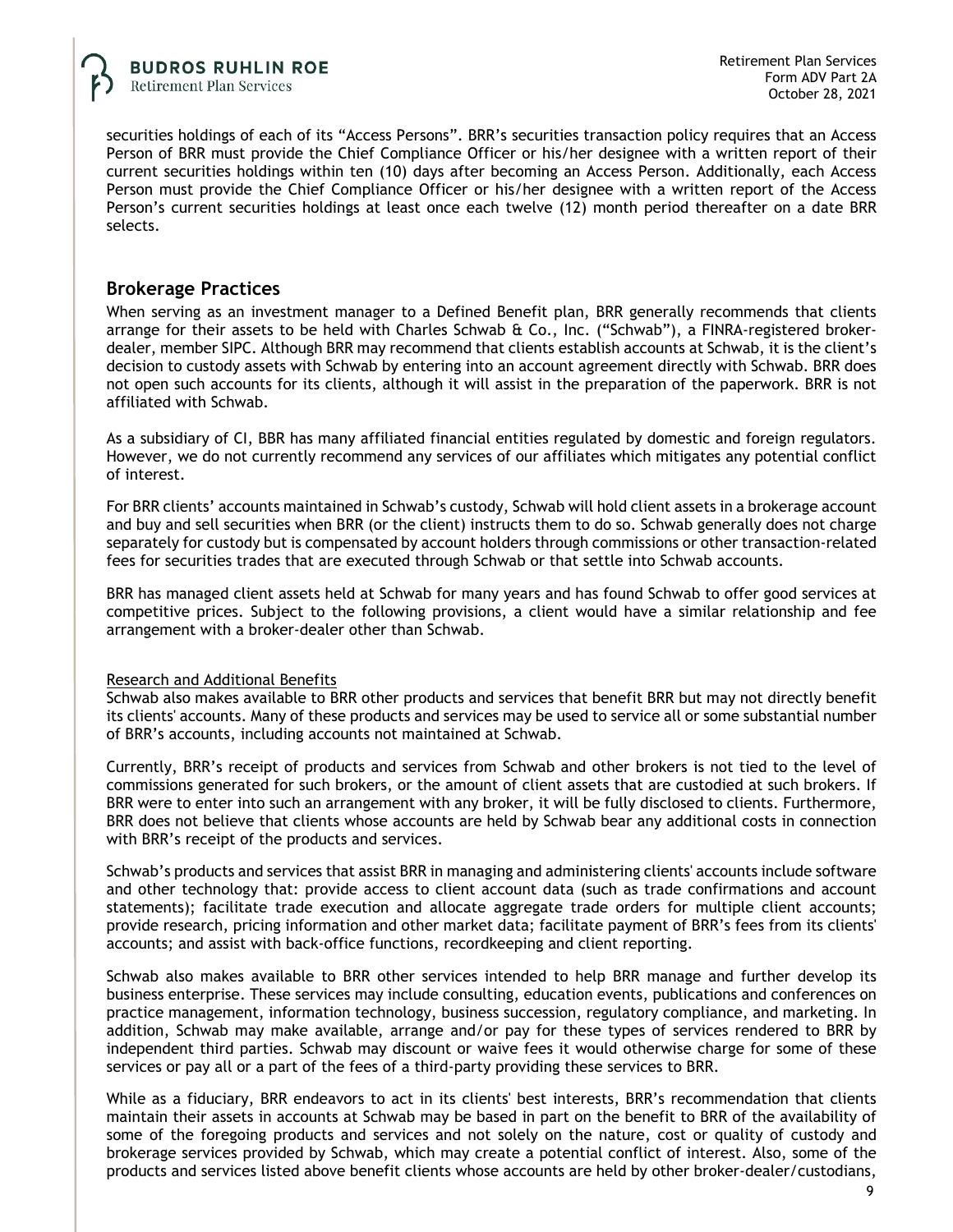which could create a conflict of interest between the clients at Schwab, who are indirectly paying for the products and services, and the clients at other broker-dealer/custodians who may benefit from the products and services.

#### The Selection of Trading Counterparties

BRR can trade accounts held at Schwab using other broker/dealers. Even though Schwab may charge clients trade-away fees, BRR believes that the benefits from trading stocks, mutual funds, or ETFs with other brokers outweighs any such fees. The availability and pricing of bonds varies widely. Prior to placing a bond trade, BRR may solicit bids from several dealers, then arrange to execute the trade with the dealer that offers sufficient liquidity and the most favorable pricing.

For clients who elect to have their accounts held by firms other than Schwab, BRR's approach is generally to trade stocks, mutual funds, and ETFs with the chosen broker-dealer/custodian, and to trade bonds with the dealer that offers sufficient liquidity and the most favorable pricing.

Some clients' accounts are relatively small, in which case the broker-dealer/custodian may not allow BRR to trade through other firms. Other clients may specifically request that their accounts only be traded through a particular broker/dealer. BRR trades these accounts through the firm chosen by the client, which limits BRR's ability to seek best execution. Trading restrictions may result in materially higher trading costs and reduced returns.

#### Best Execution Reviews

BRR has a fiduciary duty to seek best execution for client securities transactions. Best execution takes into account many factors in the execution of transactions other than simply cost. BRR's investment committee evaluates the pricing and services offered by Schwab and other trading counterparties with those offered by other reputable firms. BRR has sought to make a good-faith determination that Schwab and other chosen trading counterparties provide clients with good services at competitive prices. However, clients should be aware that this determination could have been influenced by BRR's receipt of products and services from Schwab. Historically, BRR has concluded that Schwab is as good as, or better than, the other firms that have been considered. BRR would notify its clients if it were to determine that another firm offered better pricing and services than Schwab. If a client directs BRR to utilize a different broker, such direction may negatively impact the ability to obtain best execution for such client's securities transactions, as BRR's ability to negotiate price, commissions and execution may be limited or eliminated.

#### Aggregated Trades

BRR may aggregate securities sale and purchase orders for a client with similar orders being made contemporaneously for other accounts it manages. In such event the average price of all securities purchased or sold in such transactions may be determined and a client may be charged or credited, as the case may be, the average transaction price. As a result, however, the price may be less favorable to the client than it would be if similar transactions were not being executed concurrently for other accounts. BRR may also cause a client to buy or sell securities directly from or to another client, if such cross-transaction is in the interest of both such clients.

#### Brokerage Client Referral Arrangements

BRR does not currently participate in any client referral programs with Schwab or any other brokerdealer/custodian.

### **Review of Accounts**

Client portfolios under RPS are monitored on an ongoing basis by the Chief Investment Officer (or another member of the investment team), Senior Portfolio Advisor, or firm's Director of Portfolio Research. Each review is designed to determine if the client portfolio is in compliance with the investment policy statement, and that the asset allocation and investment selections for each asset class are as specified by the investment committee. Each client portfolio is reviewed on at least a quarterly basis. Reviews of client accounts will also be triggered if a client deposits or withdraws meaningful amounts to or from the portfolio, changes his or her investment objectives, or if the market, political, or economic environment changes materially.

Clients receive account statements directly from their chosen broker-dealer/custodian on at least a quarterly basis. BRR provides quarterly customized reports to supplement these custodial statements and may provide reports at other times upon a client's request. Clients should carefully review the broker-dealer/custodian's statements and should compare these statements to the reports provided by BRR.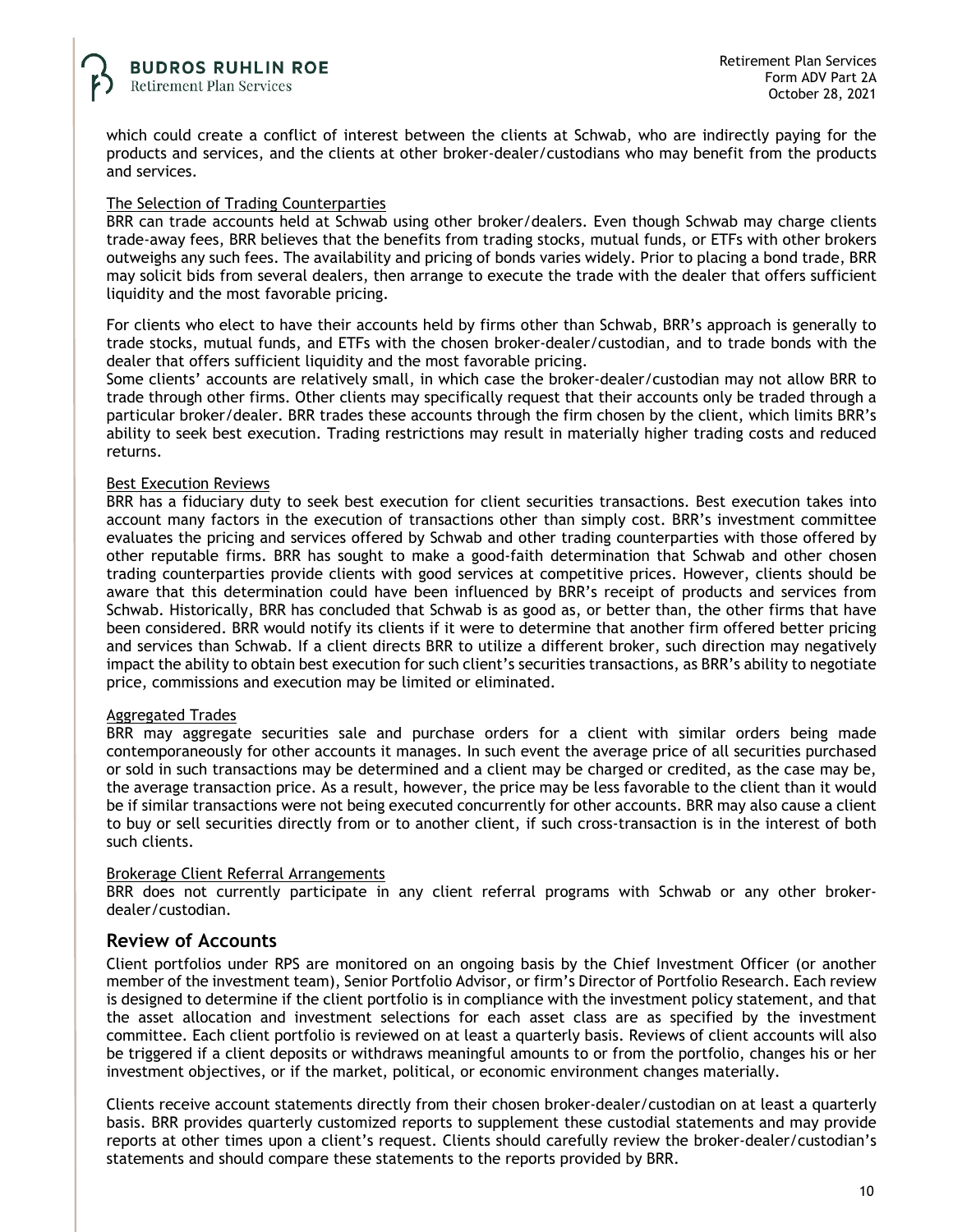Customized reports from BRR, as well as other documents, are delivered to clients electronically through a secure client portal website suite called Client Online Relationship Experience ("iCORE"). Each client has their own portal that is accessed by the client pursuant to a client username and a client selected password. All reports and document files during transport (either upload or download) across the internet and while stored on the site are encrypted for client security purposes. In addition, clients may upload document files to their iCORE portal for delivery to BRR or to store electronically. Clients may elect not to have an iCORE portal in which reports, and documentation will be delivered to clients via encrypted email, fax or regular mail.

# **Client Referrals and Other Compensation**

If a client is introduced to BRR by either an unaffiliated or an affiliated solicitor, BRR may pay that solicitor a referral fee in accordance with the requirements of Rule 206(4)-3 of the Investment Advisers Act of 1940, and any corresponding state securities law requirements. Any such referral fee shall be paid solely from BRR's wealth management, investment management or retirement plan advisory fee, and shall not result in any additional charge to the client. If the client is introduced to BRR by an unaffiliated solicitor, the solicitor, at the time of the solicitation, shall disclose the nature of their solicitor relationship, and shall provide each prospective client with a copy of BRR's written ADV brochure with a copy of the written disclosure statement from the solicitor to the client disclosing the terms of the solicitation arrangement between BRR and the solicitor, including the compensation to be received by the solicitor from BRR.

As described above, BRR does not currently participate in any client referral programs with Schwab or any other broker-dealer/custodian. However, BRR has participated in such programs in the past and is continuing to pay a portion of its advisory fees to Schwab for certain legacy accounts in connection with Schwab's referral of those clients to BRR.

Other than the previously described products and services that BRR receives from Schwab, BRR does not receive any other economic benefits (i.e. 12b-1 fees or commissions) from non-clients in connection with the provision of investment advice to clients.

# **Custody**

All client accounts are held in custody by unaffiliated broker-dealers/custodians or banks. Under Rule 206(4)- 2 under the Investment Advisers Act of 1940 (the "Custody Rule"), BRR is deemed to have custody of client assets in certain circumstances: 1) where BRR has the ability to withdraw advisory fees from client accounts; 2) where clients maintain standing letters of authorization to move money to third parties under their agreements with qualified custodians; and 3) where clients have granted permission to manage their accounts held at qualified custodians other than Schwab through granting BRR Limited Power of Attorney for those accounts.

BRR adheres to the regulatory requirements and safeguards described in the Custody Rule and related regulatory guidance with respect to the custody of client funds and securities. Clients are provided, at least quarterly, with written transaction confirmation notices and regular written summary account statements directly from the broker-dealer/custodian. BRR may also provide a written periodic report summarizing account activity and performance. Clients should carefully review these statements, and clients are urged to compare these statements to any account information provided by BRR for accuracy of all information, including the accurate deduction of fees.

For clients who have established asset transfer authorizations, such arrangements are disclosed on Form ADV Part 1, Item 9. BRR follows the protocols discussed in the SEC's February 21, 2017 Investment Adviser Association No-Action Letter, and, accordingly, these arrangements are not subject to annual surprise examination by an independent accounting firm.

Finally, with respect to custody arising from the Limited Power of Attorney arrangements described above, BRR reports such arrangements on Form ADV, Part 1, and these client accounts are subject to an annual surprise examination by an independent accounting firm. The results of such examinations are filed directly with the SEC.

### **Investment Discretion**

BRR has investment discretion over nearly all clients' accounts when providing investment management services. Clients grant BRR trading discretion through the execution of a limited power of attorney with the account broker-dealer/custodian. BRR will not have investment discretion when serving as an ERISA 3(21)